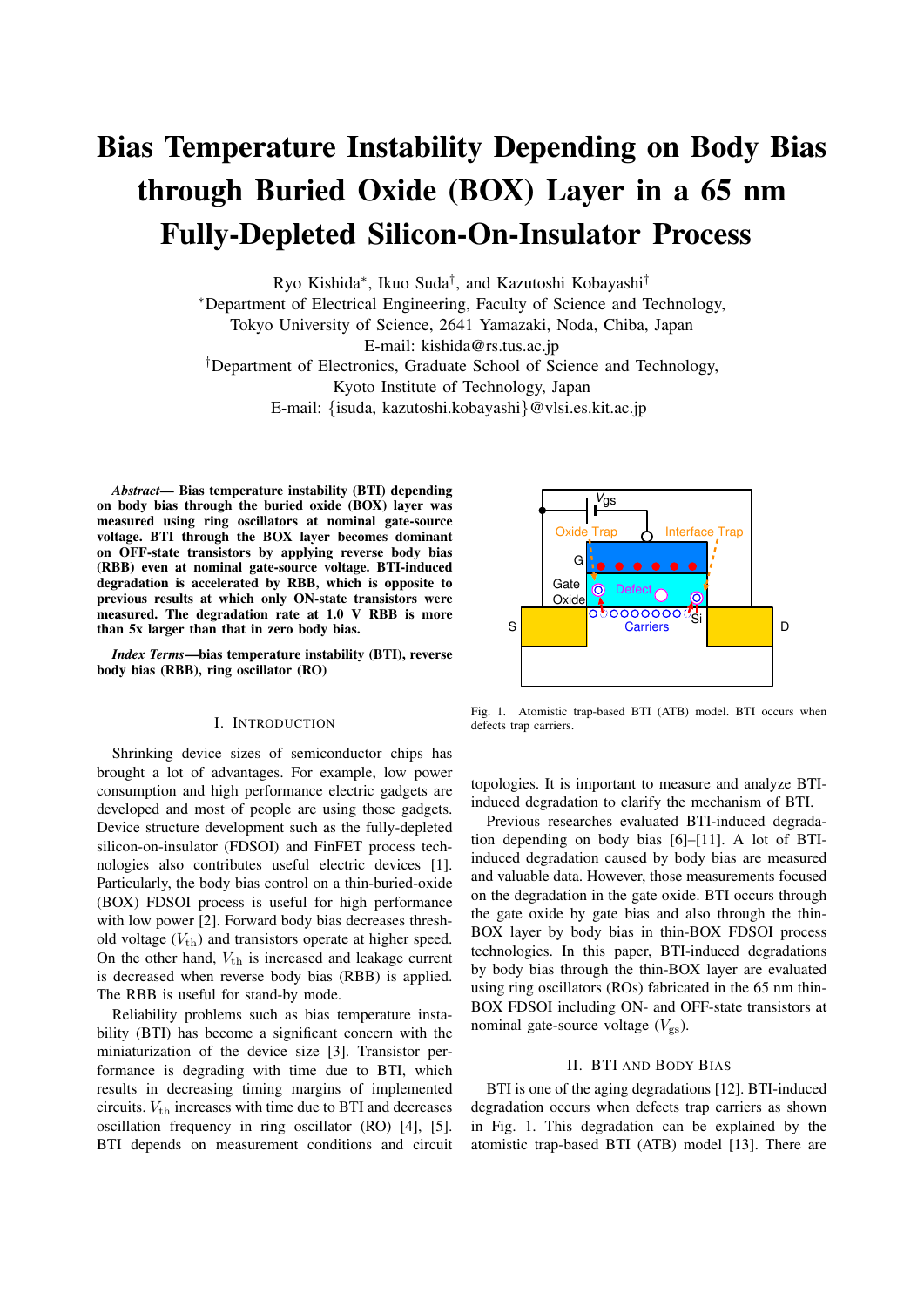

Fig. 2. BTI by RBB. Carriers are trapped in the gate oxide and also in the BOX layer by RBB.



Fig. 3. RO composed inverter gates.



Fig. 4. RO composed NAND gates. All outputs and gate voltage are fixed to VDD  $(= 1)$  when RO stops.



Fig. 5. RO composed NOR gates. All outputs and gate voltage are fixed to GND  $(= 0)$  when RO stops.

oxygen vacancy defects in the gate oxide and dangling bonds in the interface between the gate oxide and silicon substrate. When these defects trap carriers, the electric field in the gate oxide decreases and drain-source current decreases. Each defect has an individual time constant to trap a carrier. Those time constants are distributed from 10*−*<sup>9</sup> s to 10<sup>9</sup> s [14]. Particularly, defects with large time constants affect aging degradations induced by BTI. BTI-induced degradation is recovered when carrier emission is promoted as  $V_{gs}$  is reduced because trapped carriers in the gate oxide are easily emitted to channel. Previous researches measured BTI depending on body bias. RBB accelerates BTI-induced degradation at constant operating speed in a discrete transistor since *V*gs must be increased to keep operating speed when RBB

is increased [7]. A lot of carriers are trapped to the gate oxide at higher  $V_{\text{gs}}$ . On the other hand, RBB suppressed the degradation at constant  $V_{\rm gs}$  in ROs because carriers in channel decreases by RBB and probability to be trapped in the gate oxide is decreased [8]. Other researches showed no correlation between BTI-induced degradation and body bias [9], [10]. However, these previous researches focused on BTI through the gate oxide. There is the thin-BOX layer to trap carriers under the drain/source in the thin-BOX FDSOI process as shown in Fig. 2. Since the electric field inside the thin-BOX layer depends on body bias, BTI-induced degradation also depends on the body bias.

### III. MEASUREMENT SETUP

Fig. 3 shows an inverter-based RO. It oscillates when EN is high and stops oscillation when EN is low. BTI occurs when the RO stops because constant gate-source voltage  $(V_{gs})$  is applied.

Figs. 4 and 5 show NAND RO and NOR RO, respectively. When EN is low and ENB is high, all outputs are fixed to 0 or 1, respectively and the ROs suffer from BTI. These ROs oscillate during frequency measurement. The oscillation frequency is decreased when the  $V_{th}$  of those transistors is degraded.

Figs. 6-8 show these ROs in the transistor level. In the inverter-based RO (Fig. 6), the PMOS transistor is alternately in ON- and OFF-state during stress. In NAND RO (Fig. 7), the left PMOS transistor is in OFF-state during stress. In NOR RO (Fig. 8), the bottom PMOS transistor is in OFF-state during stress.

BTI depending on body bias is measured by changing body bias of PMOS ( $V_{\text{bsp}}$ ) or NMOS ( $V_{\text{bsn}}$ ). When BTI depending on  $V_{\text{bsp}}$  is measured,  $V_{\text{bsn}}$  is fixed to ground (GND). Likewise, *V*bsp is fixed to supply voltage (VDD) during measurements of  $V_{\text{bsn}}$  dependence.

Fig. 9 shows a test chip fabricated in the 65 nm thin-BOX FDSOI process. Note that the thickness of the BOX layer is about 15 nm that is thin enough to apply body bias. The  $3 \times 2$  mm<sup>2</sup> chip has  $126 \times 4$  11-stage ROs. The number of oscillations are stored in the 16-bit counters and average oscillation frequencies are obtained by dividing oscillation time  $(28 \mu s)$ .

Our measurement system is shown in Fig. 10. The test chip (device under test, DUT) is measured by an LSI tester (Griffin, HILEVEL Technology, Inc.). An external power supply (N6700B, Keysight Technologies) and a peltier module (CTS-01A, ATE Service Corporation) are used to control bias and temperature stress, respectively.

Fig. 11 shows a flow to measure BTI-induced degradations. ROs oscillate for only 28 µs in the order of few hundreds of megahertz at 0.85 V. They stop oscillation for over 20 s for BTI stress after measuring frequencies. BTI is the most dominant degradation compared with hot carrier injection (HCI) because ROs stop most of the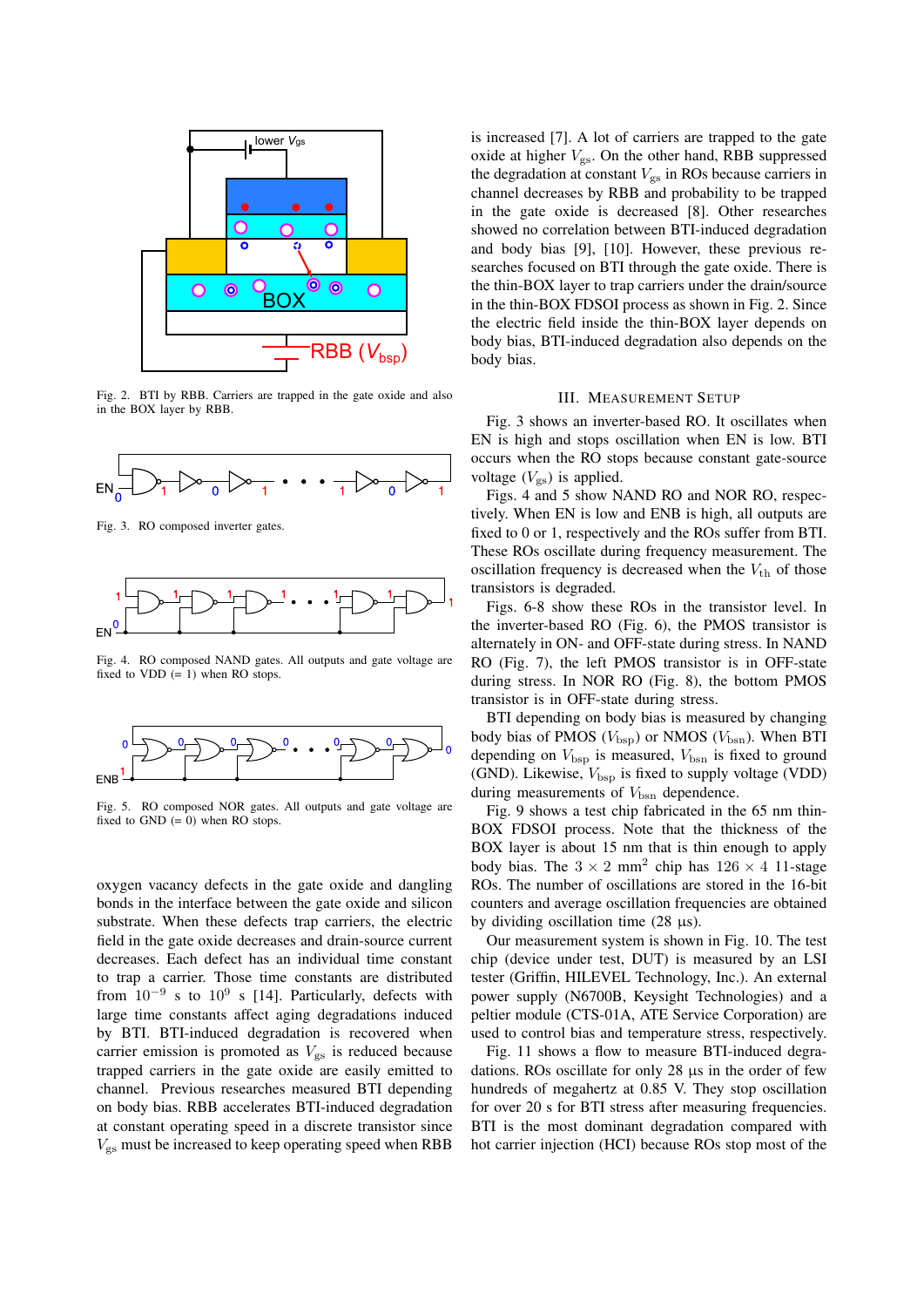

Fig. 6. Inverter-based RO in transistor level. BTI-induced degradation is measured with changing body bias of PMOS ( $V_{\text{bsp}}$ ) or that of NMOS  $(V_{\rm bsn})$ .



Fig. 7. NAND RO in transistor level during stress when BTI depending on  $V_{\text{bsp}}$  is measured ( $V_{\text{bsn}}$  is GND).



Fig. 8. NOR RO in transistor level during stress.



Fig. 9. Test chip fabricated by the 65 nm thin-BOX FDSOI process. The number of oscillations is counted by embedded 16-bit counters.



Fig. 10. Measurement system. Test chip (Device Under Test, DUT) is measured by LSI tester. Voltage is supplied by external power supply and temperature is fixed by peltier module with temperature controller.



Fig. 11. Measurement flow. Supply voltage  $(V_{\text{gs}})$  is nominal to measure BTI through BOX layer.

measurement time. The oscillation and BTI stress are repeated. The measurements are performed at 120 *◦*C to accelerate BTI-induced degradation. Supply voltage is kept at nominal voltage of 0.75 V to suppress BTIinduced degradation caused by gate bias. Frequency shift rate (*R*freq) is calculated as

$$
R_{\text{freq}} = \frac{F_0 - F(t)}{F_0} \,, \tag{1}
$$

where  $F_0$  is the initial frequency at  $t = 0$  and  $F(t)$  is the measured frequency at time *t*.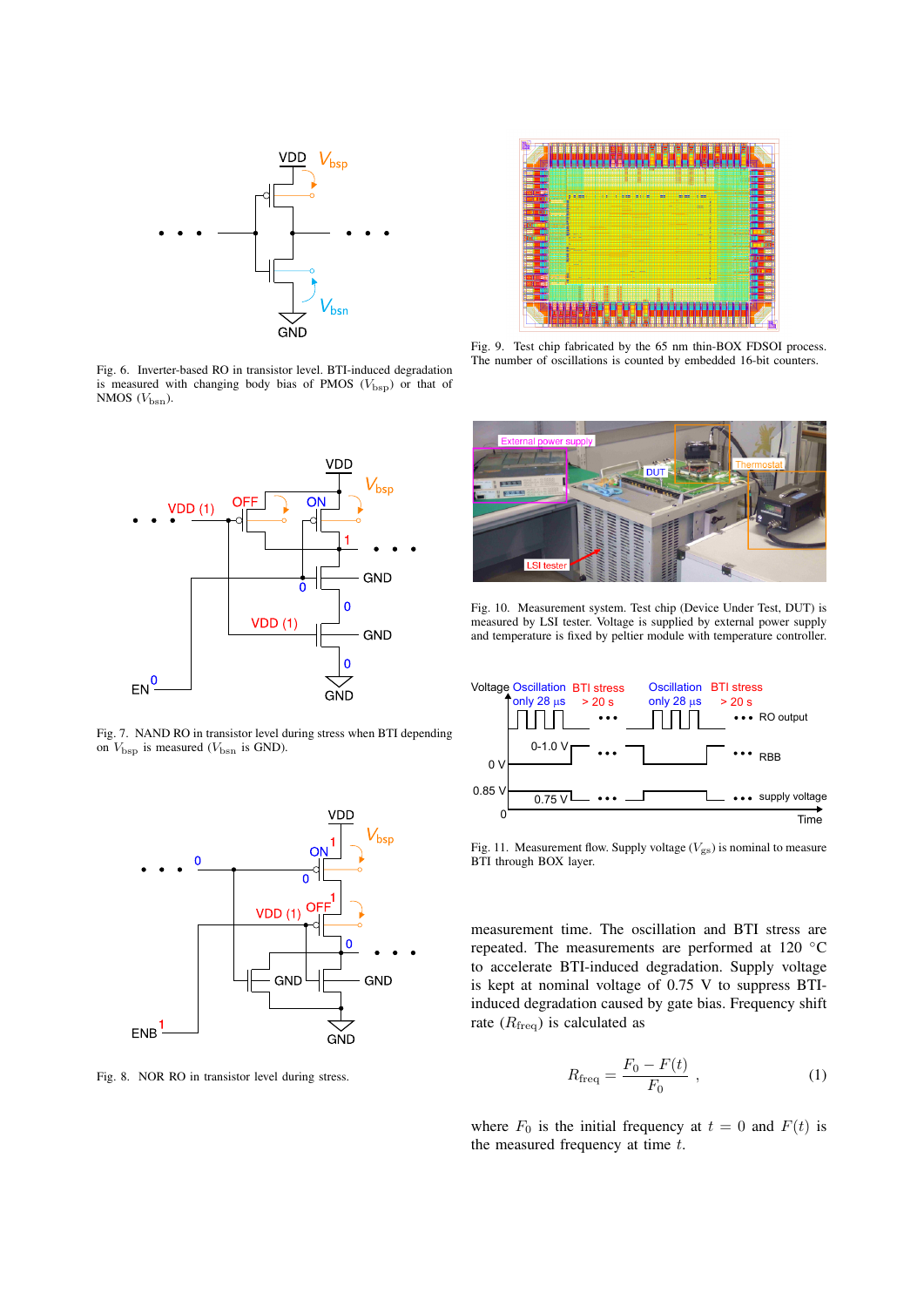

Fig. 12. Measurement results of inverter ROs.



Fig. 13. Measurement results of NAND ROs.



Fig. 14. Measurement results of NOR ROs.

# IV. MEASUREMENT RESULTS AND DISCUSSIONS

Fig. 12 shows the measured BTI-induced degradations of inverter-based ROs. The X-axis and the Y-axis show the BTI stress time and  $R_{\text{freq}}$ , respectively.  $R_{\text{freq}}$  is averaged in 126 ROs. Measured data are fitted by Eq. (2):

$$
f(t) = At^n + B , \t\t(2)
$$

where *t* is the stress time, *A* and *B* are fitting parameters, and *n* is a time exponent.

BTI-induced degradation is larger as RBB is higher. *R*<sub>freq</sub> at 10 ks is 10x larger on 1.0 V RBB compared



Fig. 15. Fitting parameter  $A$  and  $V_{\text{bsp}}$ .  $A$  indicating the degradation increases as RBB increases.



Fig. 16. Measurement results of supply voltage dependence in NOR ROs. BTI caused by VDD is less than that by RBB.

Figs. 13 and 14 show measured BTI-induced degradations of the NAND and NOR ROs, respectively. RBB accelerates the degradation in both results similar to the result of the inverter-based RO.

Fig. 15 shows the fitting parameter  $A$  and  $V_{\text{bsp}}$  in all ROs. Since *A* represents the factor of BTI-induced degradation, 1.0 V RBB accelerates BTI-induced degradation by more than 5x from zero RBB.

Previous researches in [9], [10] suggest that RBB does not promote BTI. However, they only focused on BTI by RBB in ON-state PMOS transistors. In our measurements, BTI on OFF-state PMOS transistors by RBB is measured with lower  $V_{\text{gs}}$ . In the NOR RO, the left PMOS transistor which is in OFF-state during stress. It means that OFF-state PMOS transistor suffers from BTI by RBB. The degradation becomes the largest in the NOR RO since the drain voltage of the OFF-state bottom PMOS transistor is 0, while that of the OFFstate left PMOS transistor is VDD in the NAND RO. The degradation of the inveter-based RO is between those of the NOR and NAND ROs since the PMOS transistor is alternately in ON- and OFF-state during stress. We assume that RBB promotes carrier traps in the BOX layer in OFF-state transistors.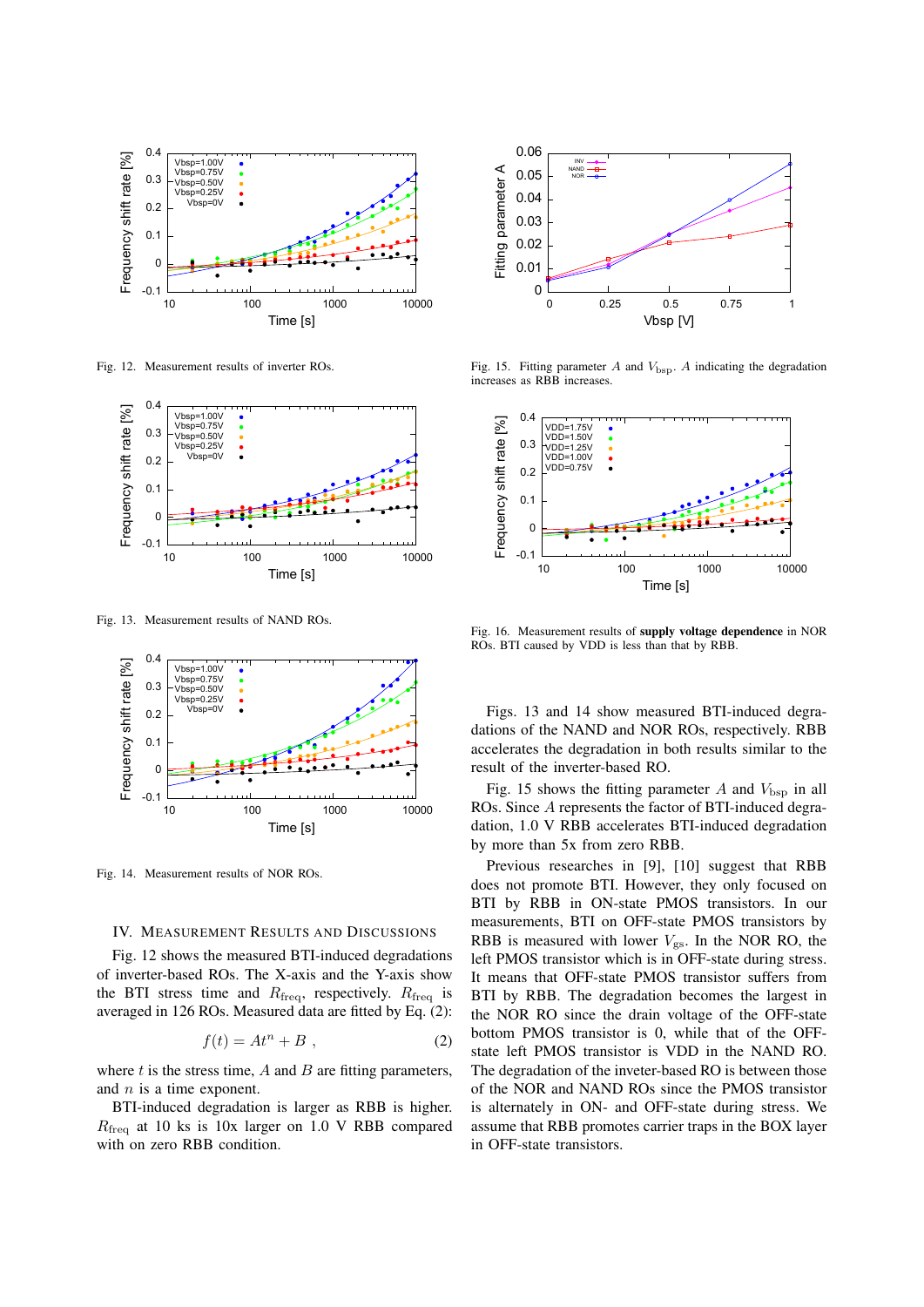

Fig. 17. Measurement results of  $V_{\text{bsn}}$  dependence in inverter ROs.



Fig. 18. Measurement results of  $V_{\text{bsn}}$  dependence in NAND ROs.



Fig. 19. Measurement results of  $V_{\text{bsn}}$  dependence in NOR ROs.

Fig. 16 shows supply voltage dependence in the NOR ROs. The degradation is half of body bias dependence in Fig. 14. BTI by body bias is more dominant than that by supply voltage.

Figs. 17-19 show measured BTI-induced degradations depending on NMOS reverse body bias  $(V_{\rm bsn})$  of the inverter-based, NAND and NOR ROs, respectively. Because  $R_{\text{freq}}$  is less than 0.1% at 10 ks in any  $V_{\text{bsn}}$ , there is no correlation between the degradation and  $V_{\text{bsn}}$  in all results. Fig. 20 shows the fitting parameter  $A$  and  $V_{bsn}$ in all ROs. BTI in NMOS through the BOX layer is not dominant similar to BTI through the gate oxide.

Figs. 21 and 22 show measurement results of forward



Fig. 20. Fitting parameter *A* and  $V_{bsn}$ . BTI-induced degration is not accelerated by NMOS reverse body bias.



Fig. 21. Measurement results of forward body bias (FBB) in PMOS.



Fig. 22. Measurement results of forward body bias (FBB) in NMOS.

body bias (FBB) in PMOS and NMOS, respectively. The degradation by FBB is small enough similar to the result of NMOS reverse body bias. BTI-induced degradation through the BOX layer should be considered in the thin-BOX FDSOI process when RBB is applied.

# V. CONCLUSIONS

BTI-induced degradation by reverse body bias is measured in the 65 nm FDSOI process. Reverse body bias (RBB) accelerates BTI-induced degradations in OFFstate PMOS transistors. The degradation at 1.0 V RBB is more than 5x larger than that at zero body bias. Although leak current is decreased by RBB, BTI-induced